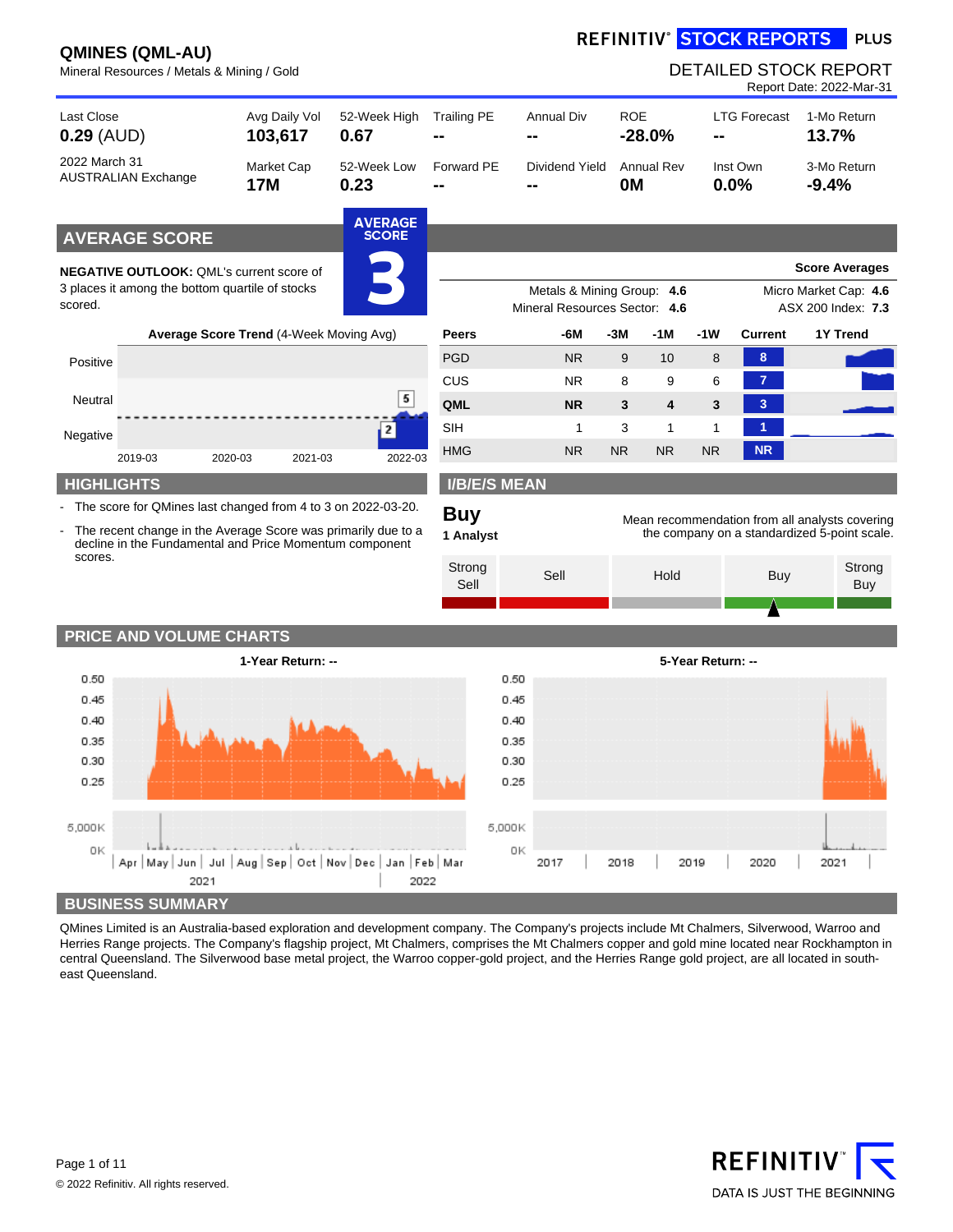REFINITIV<sup>®</sup> STOCK REPORTS PLUS

Mineral Resources / Metals & Mining / Gold DETAILED STOCK REPORT

Report Date: 2022-Mar-31

### **INDICATOR COMPONENTS**

AVERAGE<br>SCORE

The **AVERAGE SCORE** combines the quantitative analysis of five widely-used investment decision making tools: Earnings, Fundamental, Relative Valuation, Risk, and Price Momentum. A simple average of the underlying component ratings is normally distributed to rank stocks on a 1-10 scale (10 being awarded to the most favorable). These factors may be evaluated differently using alternative methodologies and the importance of individual factors varies across industries, market capitalization and investment styles. Additional criteria should always by used to evaluate a stock.



# **PEER ANALYSIS** Currency in AUD AND THE RESERVE EXPERIMENT OF THE RESERVE EXPERIMENT OF THE RESERVE EXPERIMENT OF THE RESERVE EXPERIMENT OF THE RESERVE EXPERIMENT OF THE RESERVE EXPEDITION OF THE RESERVE EXPEDITION OF THE

|                  |               |                         |                | <b>PRICE MOMENTUM</b> |                          |               | <b>VALUATION</b>         |                          | <b>FUNDAMENTAL</b>           |               | <b>ANALYSTS</b>              |                  |
|------------------|---------------|-------------------------|----------------|-----------------------|--------------------------|---------------|--------------------------|--------------------------|------------------------------|---------------|------------------------------|------------------|
| Average<br>Score | <b>Ticker</b> | Price<br>$(2022-03-31)$ | 1-Mo<br>Return | 3-Mo<br>Return        | $1-Yr$<br>Return         | Market<br>Cap | Trailing<br>PE           | Forward<br>PE            | Dividend<br>Yield            | Net<br>Margin | LTG I/B/E/S<br>Forecast Mean | # of<br>Analysts |
|                  | <b>SIH</b>    | 0.01                    | 0.0%           | $-33.3%$              | $-50.0%$                 | 18M           | $\qquad \qquad -$        |                          |                              | $-488555\%$   | -- Strong Buy                | $\mathbf{1}$     |
| $\overline{2}$   | <b>MBK</b>    | 0.01                    | 16.7%          | 0.0%                  | $-33.4%$                 | 18M           |                          |                          |                              | 1647225<br>%  |                              |                  |
|                  | <b>GMR</b>    | 0.07                    | $-33.3%$       | $-50.0\%$             | $-48.1%$                 | 18M           | $\qquad \qquad -$        | $\overline{\phantom{a}}$ | $\qquad \qquad \cdots$       | 1249827<br>%  | --                           |                  |
| $\overline{8}$   | <b>PGD</b>    | 0.50                    | 2.0%           | 6.4%                  | 104.1%                   | 18M           | $- -$                    |                          |                              | --            |                              |                  |
| $\overline{2}$   | <b>BTR</b>    | 0.03                    | 0.0%           | $-33.3%$              | $-23.1%$                 | 18M           | 0.2                      | $\overline{\phantom{a}}$ |                              | $-473625%$    | -- --                        |                  |
| 3                | <b>QML</b>    | 0.29                    | 13.7%          | $-9.4%$               | $\sim$ $\sim$            | <b>17M</b>    | $\sim$ $\sim$            | --                       | $\Delta \Delta \sim 10^{-1}$ | -53985%       | $-$ Buy                      |                  |
| <b>NR</b>        | <b>HMG</b>    | 0.16                    | $-13.9%$       | 10.7%                 | $\overline{\phantom{a}}$ | 17M           | $- -$                    | --                       |                              |               |                              |                  |
| $\overline{4}$   | <b>MRZ</b>    | 0.30                    | $-6.3%$        | $-9.1%$               | 11.1%                    | 16M           | $\overline{\phantom{a}}$ |                          | $\overline{\phantom{a}}$     | -65942%       |                              |                  |
| $\overline{7}$   | <b>CUS</b>    | 0.30                    | 4.3%           | $-8.3%$               | $\overline{\phantom{a}}$ | 16M           | $\qquad \qquad -$        | --                       | $\overline{\phantom{a}}$     | $-681.3%$     | -- --                        | $- -$            |
| $\overline{4}$   | ICL           | 0.12                    | 4.5%           | $-37.8%$              | $- -$                    | 15M           | $\overline{\phantom{a}}$ |                          | $\overline{\phantom{a}}$     | -40157%       |                              |                  |
| 3                | <b>MDI</b>    | 0.13                    | 8.7%           | 4.2%                  | $-51.9%$                 | 15M           | $\qquad \qquad -$        | $- -$                    | $- -$                        | $-1400%$      | -- --                        | $- -$            |
| 3.5              | Average       | 0.17                    | $-0.3%$        | $-14.5%$              | $-13.1%$                 | 17M           | 0.2                      |                          |                              | $-446822%$    | -- Strong Buy                | $\mathbf{1}$     |

## **PEER COMPANIES**

| <b>BTR</b> | <b>Brightstar Resources</b> | <b>MBK</b> | Metal Bank              |
|------------|-----------------------------|------------|-------------------------|
| CUS        | Copper Search               | <b>MDI</b> | Middle Island Resources |
| <b>GMR</b> | Golden Rim Resources        | <b>MRZ</b> | Mont Royal Resources    |
| <b>HMG</b> | Hamelin Gold                | <b>PGD</b> | Peregrine Gold          |
| ICL        | Iceni Gold                  | SIH        | Sihayo Gold             |

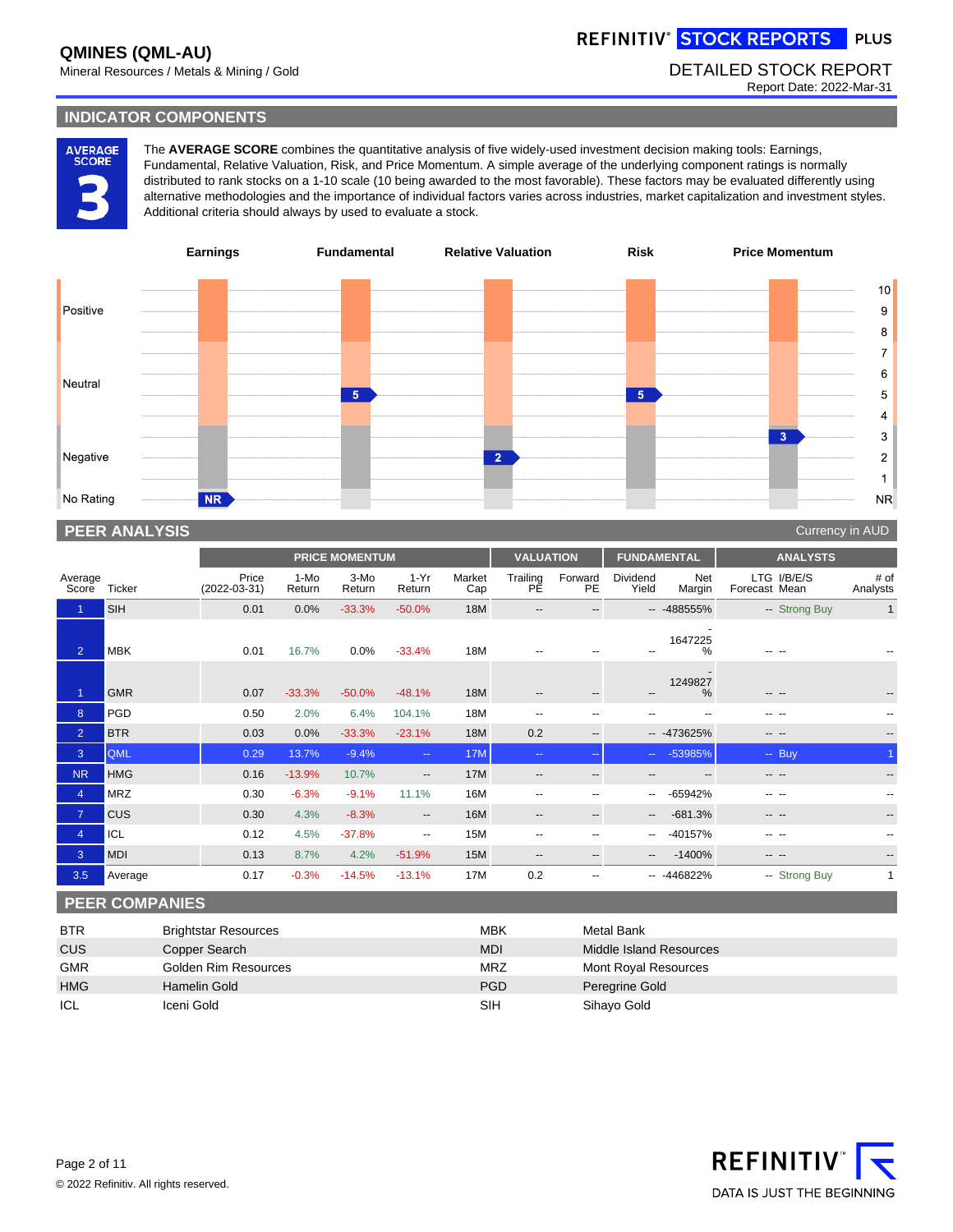REFINITIV<sup>®</sup> STOCK REPORTS PLUS

# Mineral Resources / Metals & Mining / Gold DETAILED STOCK REPORT

Report Date: 2022-Mar-31



- Due to a lack of recent analyst activity, no Earnings Rating can be calculated for QMines. The average Earnings Rating for its Gold industry is 4.4 and the S&P/ASX 200 index average is 5.9.
- QML's current fiscal year consensus estimate has remained relatively unchanged over the past 90 days at -0.02. Estimates within its industry have moved an average of -10.0% during the same time period.
- During the past four weeks, analysts covering QML have made no upward or downward EPS estimate revisions for the current fiscal year.

### **HIGHLIGHTS PRICE TARGET**

The chart indicates where analysts predict the stock price will be within the next 12 months, as compared to the current price.



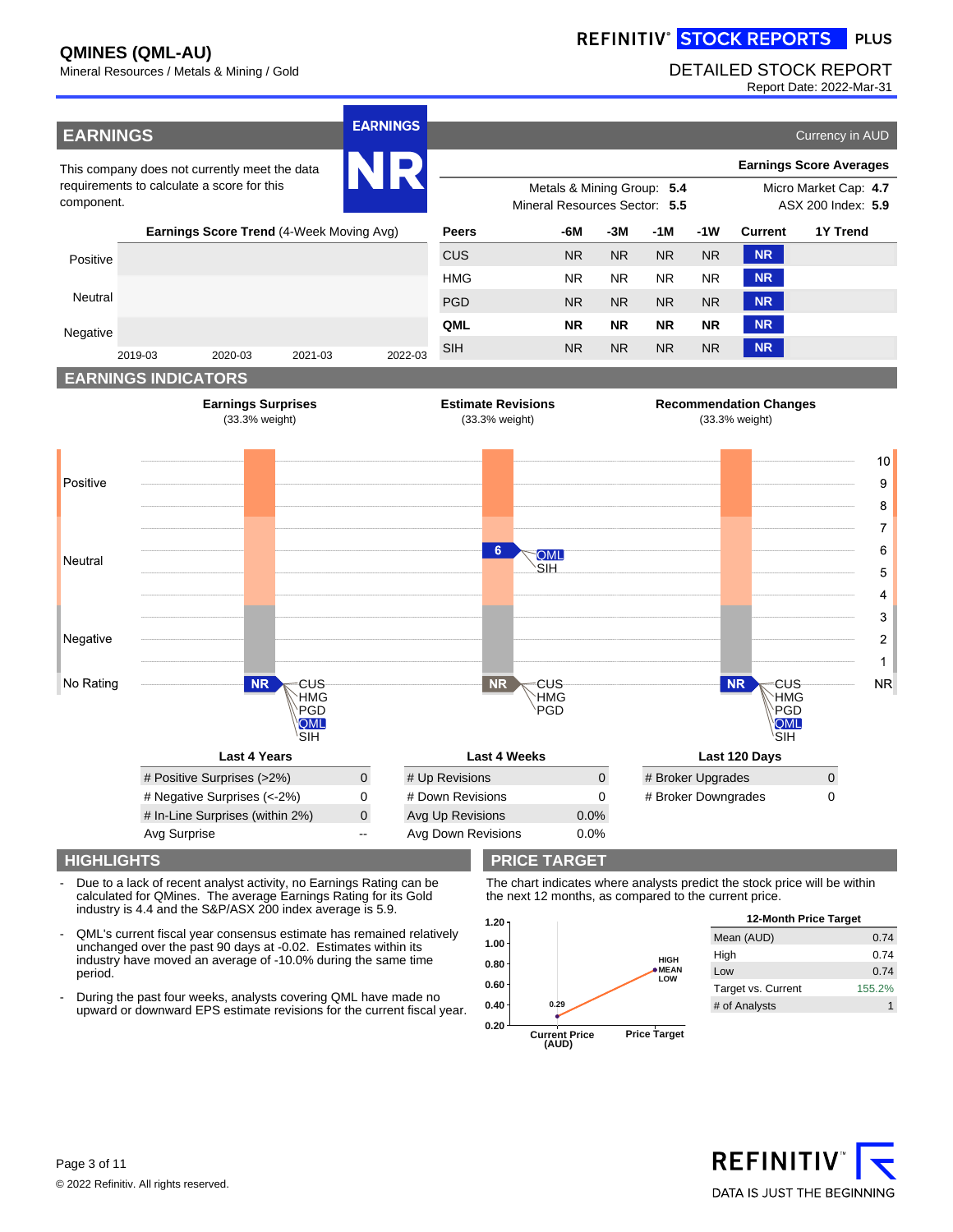# REFINITIV<sup>®</sup> STOCK REPORTS PLUS

# Mineral Resources / Metals & Mining / Gold DETAILED STOCK REPORT

Report Date: 2022-Mar-31



# **EARNINGS SURPRISES**

| Comparing a company's actual earnings to the mean expectation of                                                                                                                                              | <b>Surprise Detail (Last 6 Periods)</b> |                  |                    |                      |             |                   |  |
|---------------------------------------------------------------------------------------------------------------------------------------------------------------------------------------------------------------|-----------------------------------------|------------------|--------------------|----------------------|-------------|-------------------|--|
| analysts results in a difference referred to as a 'positive' or 'negative'<br>surprise. Research has shown that when a company reports a<br>surprise, it is often followed by more of the same surprise type. | Surprise<br>'vpe                        | Announce<br>Date | Period End<br>Date | Actual<br><b>EPS</b> | Mean<br>EPS | Surprise<br>(9/6) |  |

|  | Surprise Summary (Last 6 Years) |  |  |
|--|---------------------------------|--|--|
|--|---------------------------------|--|--|

| Surprise Type             | Amount       | Percent |
|---------------------------|--------------|---------|
| Positive Years (> 2%)     | $\mathbf{I}$ |         |
| Negative Years $(< -2\%)$ | ∩            |         |
| In-Line Years (within 2%) | n            |         |

### There are no earnings surprises during this time period.

### **ANNUAL REVENUE**

A pattern of increasing sales in conjunction with a rising EPS may influence a buy recommendation, while flat or falling sales and faltering earnings may explain a sell recommendation. A rising EPS with flat or falling sales may result from increased cost efficiency and margins, rather than market expansion. This chart shows the sales forecast trend of all analysts and the highest and lowest projections for the current and next fiscal year.



|                          | 2022       | 2023       |
|--------------------------|------------|------------|
| Mean                     |            |            |
| High                     |            |            |
| Low                      |            |            |
| <b>Forecasted Growth</b> | $-100.0\%$ | $-100.0\%$ |
| # of Analysts            | 1          |            |

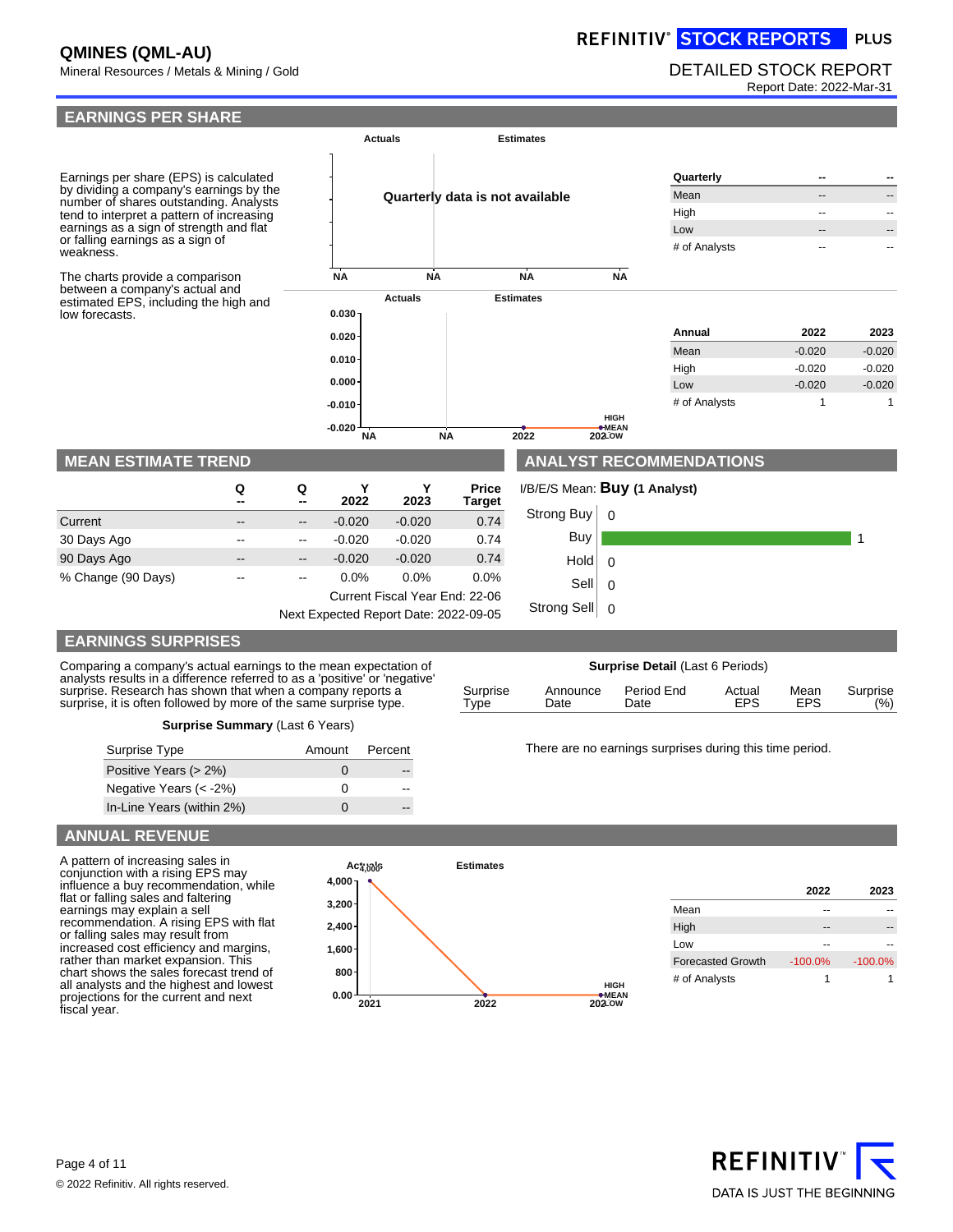# REFINITIV<sup>®</sup> STOCK REPORTS PLUS

# Mineral Resources / Metals & Mining / Gold DETAILED STOCK REPORT

Report Date: 2022-Mar-31



### **HIGHLIGHTS**

- QMines currently has a relatively neutral Fundamental Rating of 5. The average Fundamental Rating for its Metals & Mining industry group is 5.2 and the S&P/ASX 200 index average is 6.1.
- QML's gross margin of -1513% is substantially below the Metals & Mining industry group average of -506.8%.
- QML's current ratio of 10.0 is substantially above the Metals & Mining industry group average of 6.2.
- QML's operating cash yield of 13.3% is substantially below the Metals & Mining industry group average of 52.9%.
- QMines does not currently pay a dividend. Of 673 firms within the Metals & Mining industry group, it is among the 624 companies without a dividend.

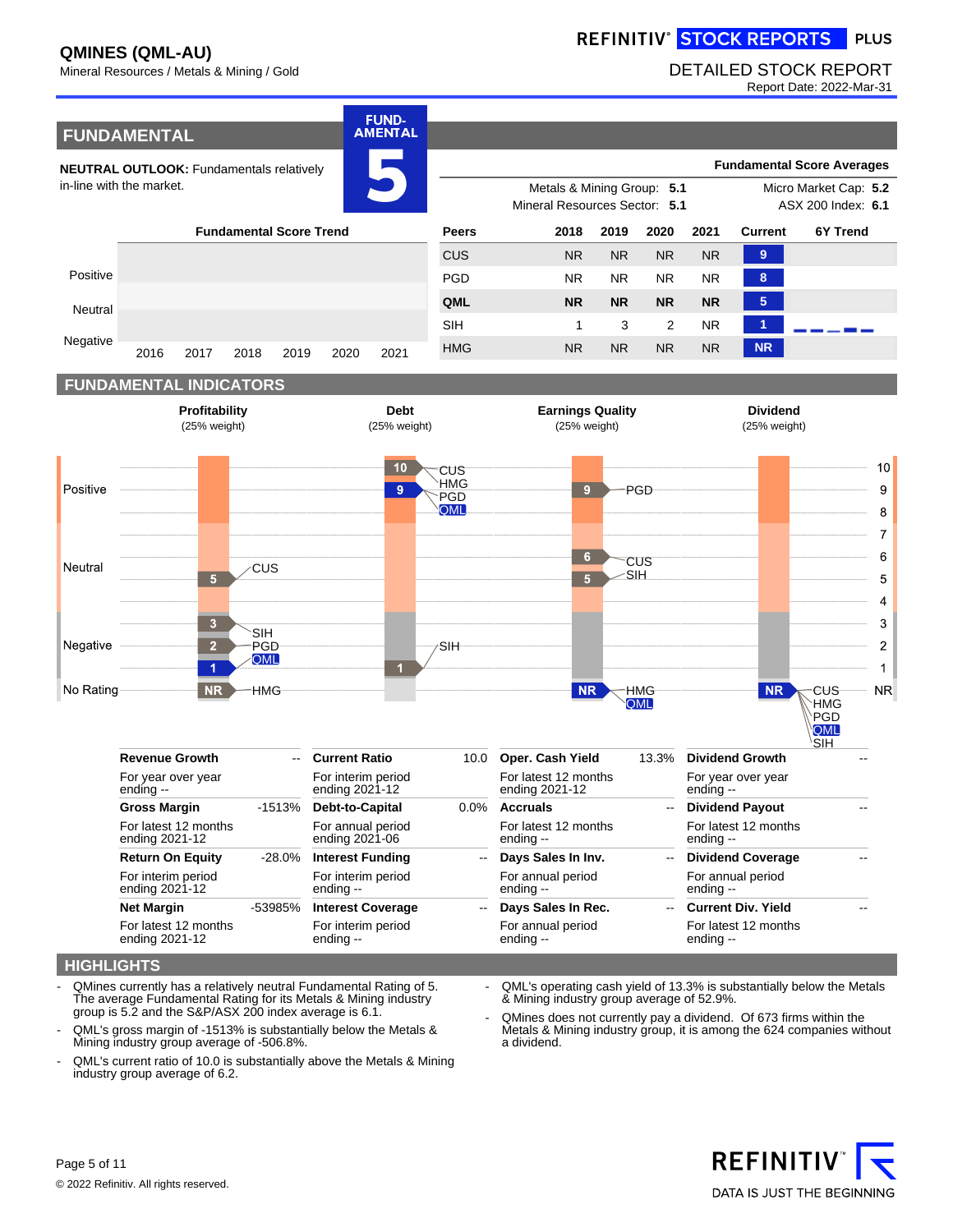# REFINITIV<sup>®</sup> STOCK REPORTS PLUS

# Mineral Resources / Metals & Mining / Gold DETAILED STOCK REPORT

Report Date: 2022-Mar-31



- QMines currently has a Relative Valuation Rating of 2 which is significantly below the S&P/ASX 200 index average rating of 6.0. - QML's current Price to Sales ratio of 4424.0 represents a >100% Premium to its Metals & Mining industry group average.

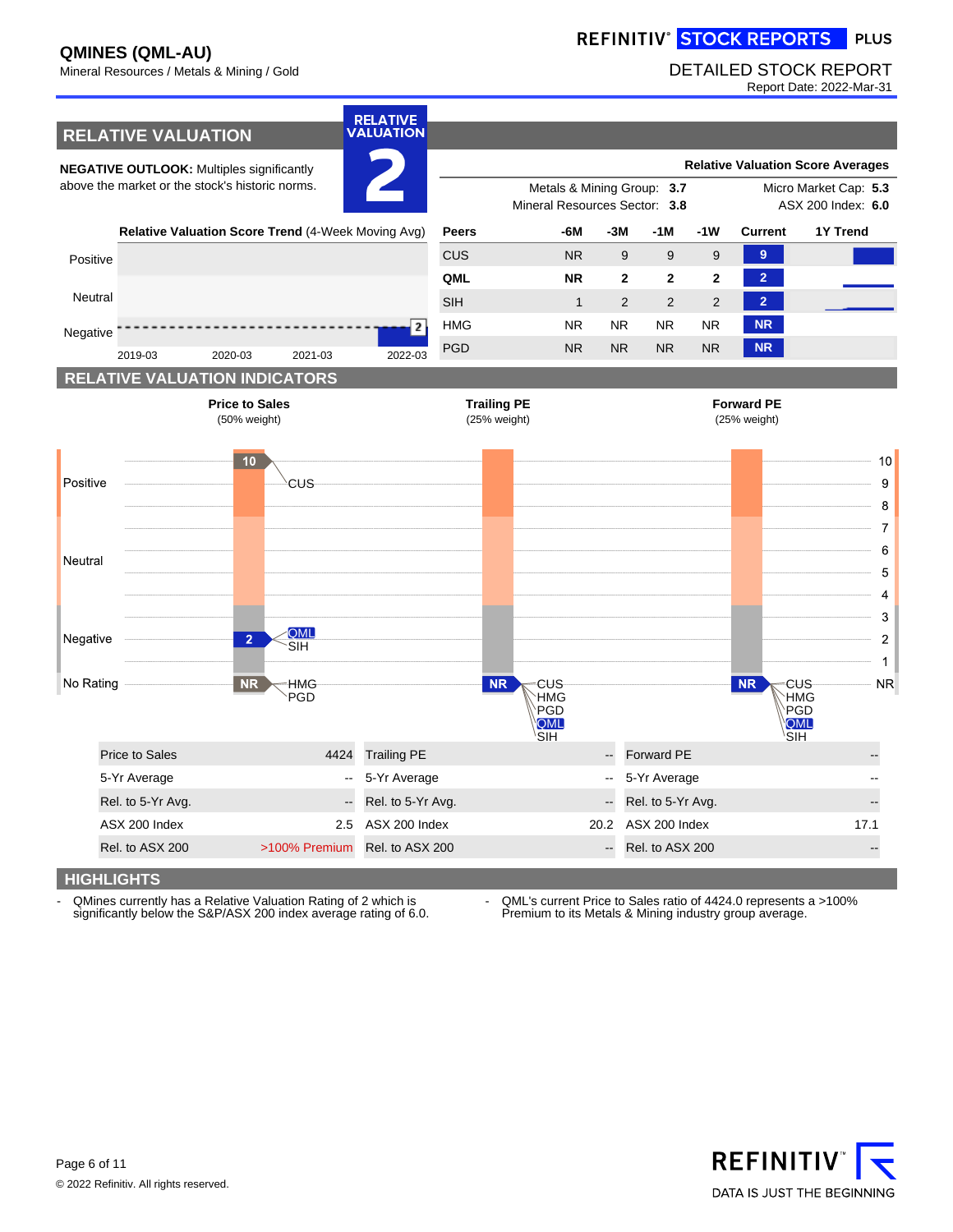REFINITIV<sup>®</sup> STOCK REPORTS PLUS

### Mineral Resources / Metals & Mining / Gold DETAILED STOCK REPORT Report Date: 2022-Mar-31

### **PRICE TO SALES**

The most recent week's close price divided by the revenue per share.



### **FORWARD PE**

The most recent week's close price divided by the sum of the four upcoming quarterly consensus estimates.



### **TRAILING PE**

Price to Sales: 4424 5-Year Average: --

The most recent week's close price divided by the sum of the four most recently reported quarterly earnings.



### **FORWARD PEG**

The Forward P/E divided by the five-year forecasted growth rate.



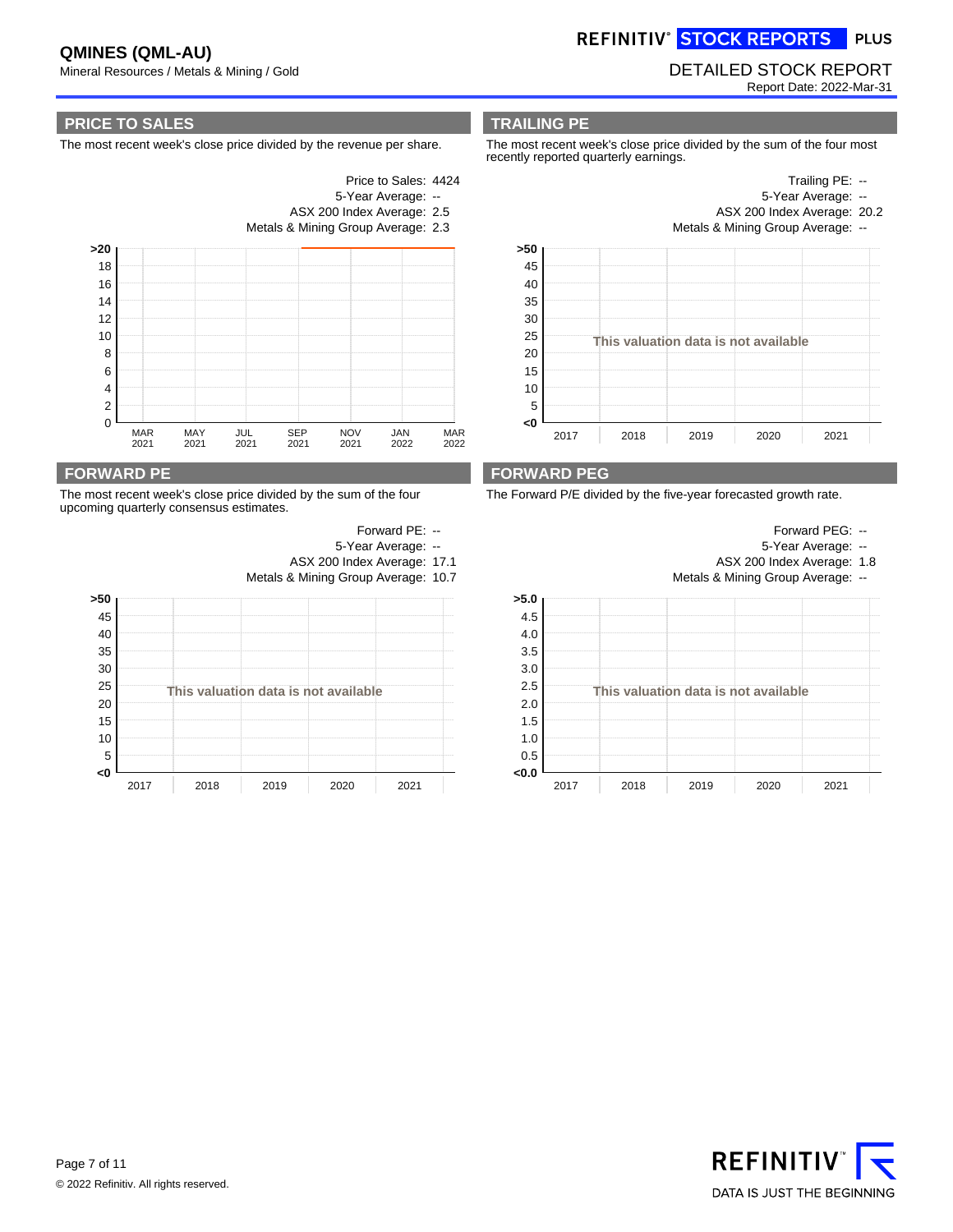# REFINITIV<sup>®</sup> STOCK REPORTS PLUS

# Mineral Resources / Metals & Mining / Gold DETAILED STOCK REPORT

Report Date: 2022-Mar-31



### **HIGHLIGHTS**

QMines currently has a Risk Rating of 5, which is significantly below the S&P/ASX 200 index average rating of 8.3.

Worst -16.7%

- On days when the market is up, QML tends to outperform the S&P/ASX 200 index. However, on days when the market is down, the shares generally decrease by less than the index.
- In the short term, QML has shown an average correlation (>= 0.2 and < 0.4) with the S&P/ASX 200 index. The stock does not have a long term correlation.
- Over the last 90 days, QML shares have been more volatile than the overall market, as the stock's daily price fluctuations have exceeded that of 96% of S&P/ASX 200 index firms.

### **RISK ANALYSIS**

Negative Days Only 0.41

Largest 16.4%

|                |                                | Last 90 Days             | <b>Last 60 Months</b> |              |                                    |                                  |                            |
|----------------|--------------------------------|--------------------------|-----------------------|--------------|------------------------------------|----------------------------------|----------------------------|
| Peers          | <b>Best</b><br>Daily<br>Return | Worst<br>Daily<br>Return | #<br>Days             | #<br>Up Down | Largest<br>Days Intra-Day<br>Swing | <b>Best</b><br>Monthly<br>Return | Worst<br>Monthly<br>Return |
| <b>QML</b>     | 18.4%                          | $-9.8%$                  | 20                    | 29           | 16.4%                              | 14.3%                            | $-16.7%$                   |
| <b>CUS</b>     | $9.1\%$                        | $-11.1\%$                | 19                    | 23           | 11.3%                              |                                  |                            |
| <b>HMG</b>     | 9.7%                           | $-11.8%$                 | 19                    | 16           | 16.1%                              | --                               |                            |
| <b>PGD</b>     | 17.5%                          | $-11.1\%$                | 27                    | 29           | 19.4%                              | 26.3%                            | $-10.9%$                   |
| <b>SIH</b>     | 20.0%                          | $-25.0%$                 | 14                    | 15           | 33.3%                              | 220.0%                           | $-42.1%$                   |
| <b>ASX 200</b> | 2.2%                           | $-3.0%$                  | 36                    | 27           | 4.2%                               | 10.0%                            | $-21.2%$                   |

Last 60 Months

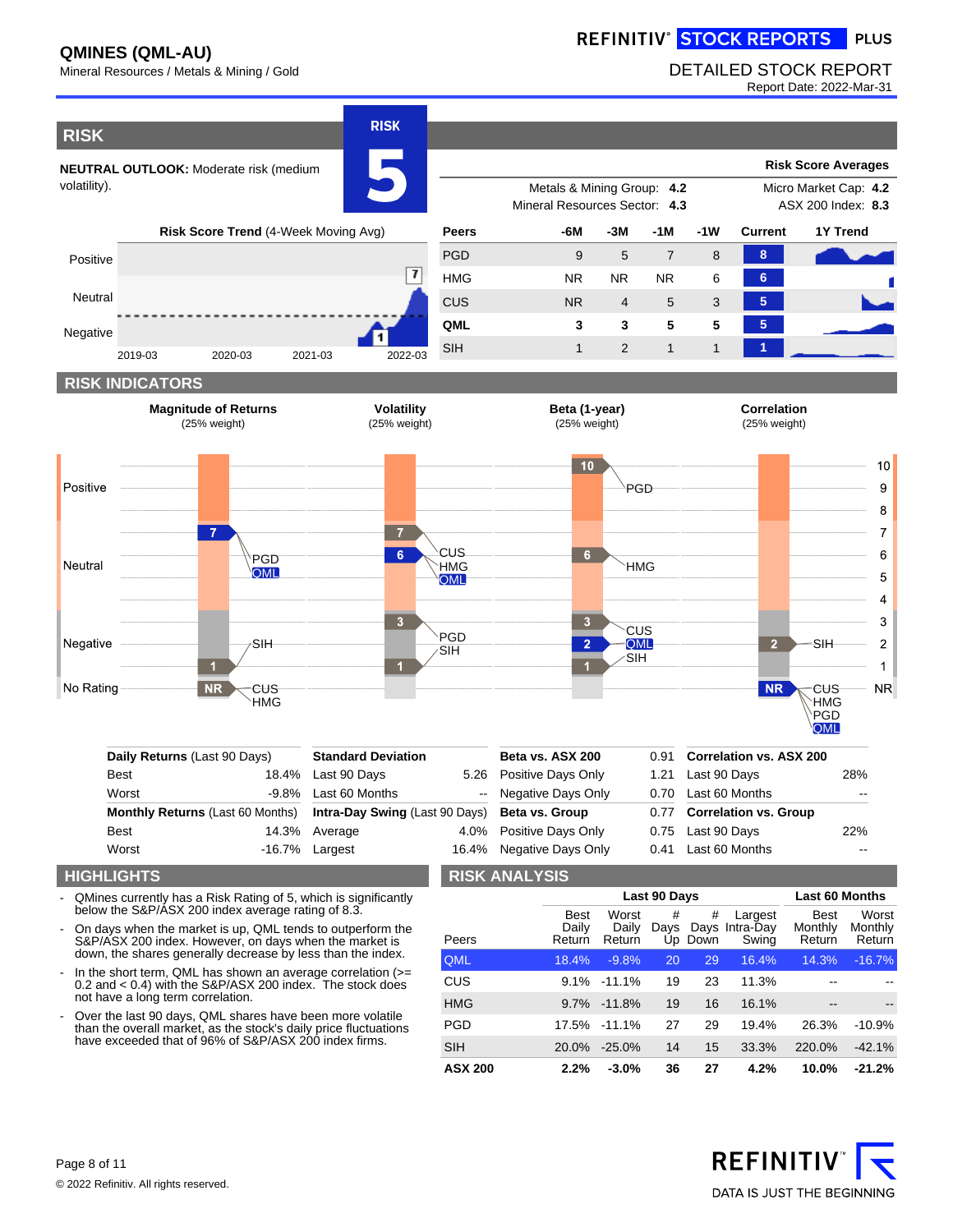REFINITIV<sup>®</sup> STOCK REPORTS PLUS

## Mineral Resources / Metals & Mining / Gold DETAILED STOCK REPORT

Report Date: 2022-Mar-31



| <b>Relative Strength Indicator (Scale from 1 to 100)</b> |     |                     |  |  |
|----------------------------------------------------------|-----|---------------------|--|--|
|                                                          | QML | <b>Industry Avg</b> |  |  |
| Last 1 Month                                             | 55  | 51                  |  |  |
| Last 3 Months                                            | 50  | 50                  |  |  |
| Last 6 Months                                            | 50  | 50                  |  |  |

 $NR$ 

**HMG** 

QML ASX 200

### **Average Monthly Return** (Last 10 Years)

|                      | Mar      | Apr      | May      |
|----------------------|----------|----------|----------|
| Company Avg          | --       | --       | --       |
| <b>Industry Avg</b>  | $-3.0%$  | 2.8%     | 0.6%     |
| <b>Industry Rank</b> | 44 of 69 | 38 of 68 | 43 of 69 |

### **PRICE PERFORMANCE**

No Rating

Daily close prices are used to calculate the performance of the stock as compared to a relevant index over five time periods.



|                          | QML  | <b>ASX 200</b> |
|--------------------------|------|----------------|
| Close Price (2022-03-31) | 0.29 | 7,515          |
| 52-Week High             | 0.67 | 7.629          |
| 52-Week Low              | 0.23 | 6.829          |

- QMines has a Price Momentum Rating of 3, which is significantly below the S&P/ASX 200 index average rating of 6.7.

- On 2022-03-31, QML closed at 0.29, 56.4% below its 52-week high and 26.1% above its 52-week low.

- QML shares are currently trading 8.9% above their 50-day moving average of 0.27, and 12.0% below their 200-day moving average of 0.33.



 $NR$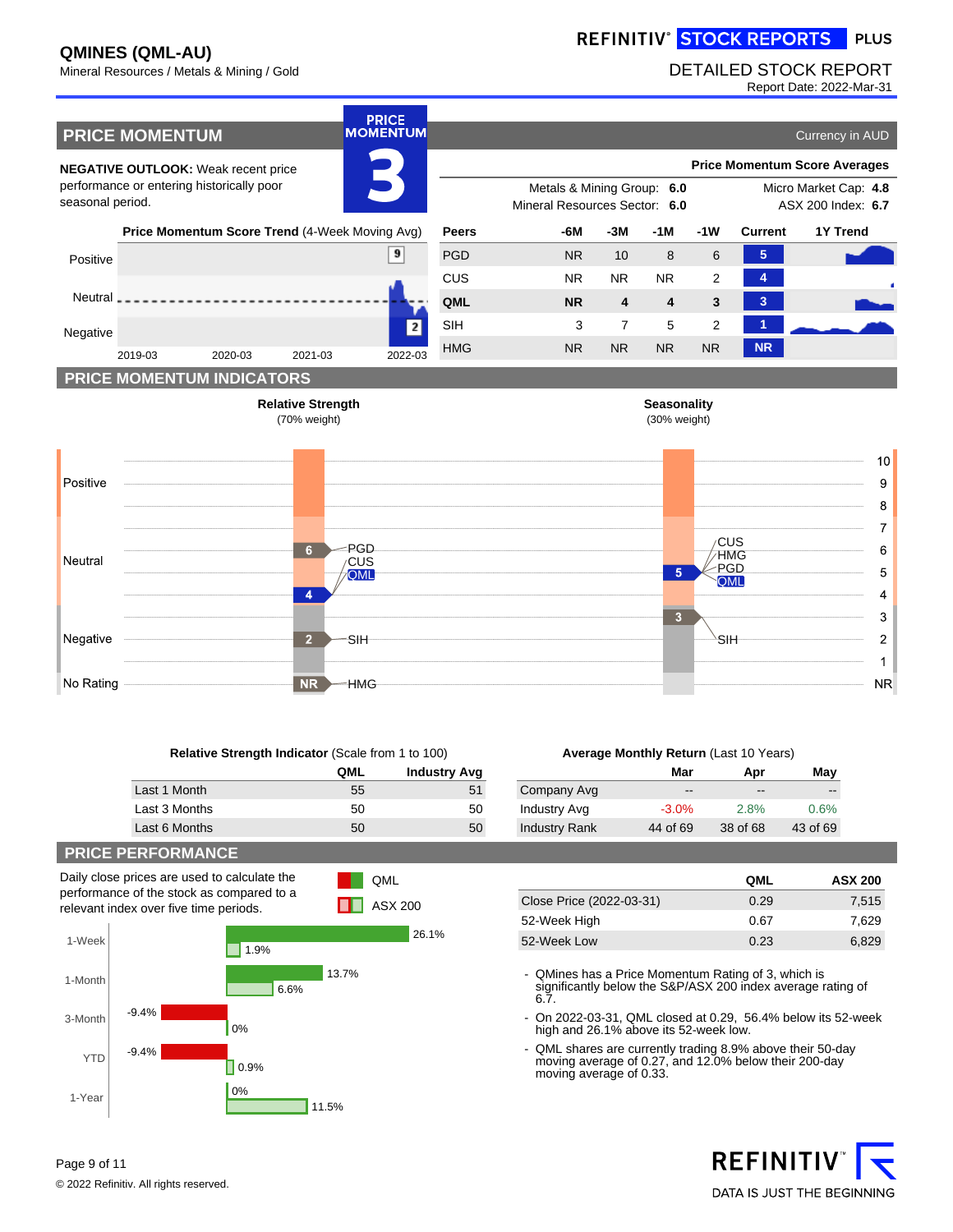Mineral Resources / Metals & Mining / Gold DETAILED STOCK REPORT

### **DETAILED STOCK REPORT TIPS**

The Stock Report from Refinitiv is a comprehensive, company-specific analysis that includes a proprietary Stock Rating along with underlying component indicators and supportive data elements. The report is updated daily, although some of the data elements and the ratings are updated weekly.

#### **Average Score**

The Stock Reports Plus Average Score combines a quantitative analysis of five widely-used investment decision making tools - Earnings, Fundamental, Relative Valuation, Risk, and Price Momentum. First, a simple average of the five underlying component ratings is calculated. Then, a normal distribution is used to rank each stock across the market on a scale of 1 to 10, with 10 being most favorable. A score of 8 to 10 is considered positive, 4 to 7 is neutral, and 1 to 3 is negative. These five factors may be evaluated differently using alternative methodologies, and the importance of individual factors varies across industry groups, market capitalization and investment styles. Additional criteria should always be used to evaluate a stock.

A company must have sufficient data available for at least three of the five component indicators in order to receive an overall Average Score. Approximately 85% of the stocks within the coverage universe meet the criteria to generate a score.

#### **Indicator Components**

The five indicators that comprise the stock rating are displayed. Like the stock rating, the component rating scale is 1 to 10, with 10 being best. A company will receive an 'NR' for No Rating if the required data elements or criteria are not met. A detailed section for each component is included in the report.

#### **Indicator Trends**

Within each component section, historical score trends are displayed, typically using a 4-week moving average over a timeframe of the past three years. The dotted orange line indicates the average of the scores over those three years. The most recent occurrences of the best and worst scores are also displayed on the chart in grey boxes to put the current score into historical context.

Next to the trend chart for the company, current score averages are included, along with peer company comparisons of values from 6 months ago, 3 months ago, 1 month ago, the most recent value from 1 week ago, and the current score. The four closest industry peers are presented based on similar market capitalization.

#### **Peer Analysis**

- The Refinitiv Business Classification (TRBC) schema is used for industry comparisons. It is designed to track and display the primary business of a corporation by grouping together correlated companies that offer products and services into similar end markets. The system includes 10 Economic Sectors, 28 Business Sectors, 54 Industry Groups, and 136 Industries.
- The Peer Analysis section of the report compares the company to its ten closest peers. The peers are selected from the industry based on similar market capitalization. The peer listing may have fewer than ten companies if there are fewer than ten companies within that industry classification.

#### **Highlights**

The automated text-generation system from Refinitiv creates highlights summarizing the most noteworthy data. The bullets will vary by company and will change from week to week as different criteria are met.

**Earnings** The Earnings Rating is based on a combination of three factors: earnings surprise, estimate revision, and recommendation changes. Each factor is equally weighted. Then, equal deciles are used to rank each stock across the market on a scale of 1 to 10, with 10 being most favorable. A stock needs to have at least two of the three earnings factors in order to receive a score.

Earnings Surprises - The number of positive and negative surprises within the last 4 periods (quarters or years).

Estimate Revisions - The number of up and down revisions and the average percentage change of those revisions within a 4 week period.

Recommendation Changes - The number of broker upgrades and downgrades in the last 120 days.

#### **Price Target**

The price target is based on the predictions of analysts covering the stock and shows the high, low and mean price expected within the next 12 months.

### **Earnings Per Share**

Page 10 of 11

The quarterly and annual earnings per share are presented when available, along with the mean, high and low. Quarterly data is displayed for the past 4 quarters (actual) and the next 2 quarters (estimated). Annual data is displayed for the past 2 years (actual) and the next 2 years (estimated).

REFINITIV<sup>®</sup> STOCK REPORTS PLUS

# Report Date: 2022-Mar-31

#### **Mean Estimate Trend**

The mean estimates show how the consensus has changed over the past 30 days and 90 days for the upcoming two quarters (when available) and two years. The percentage change is calculated for the company as a means for comparison by measuring the difference between the current consensus estimate and that of 90 days ago.

#### **Analyst Recommendations**

The I/B/E/S Mean is the average recommendation of all analysts covering the stock, as provided by I/B/E/S, the Institutional Brokers Estimate System, from Refinitiv. The recommendations are presented on a five-point standardized scale: strong buy, buy, hold, reduce, and sell.

#### **Earnings Surprises**

The surprise summary includes the total number of time periods (and percentage) in the last 12 quarters (quarterly) or last 4 years (annual) in which earnings surprises were positive, negative, or in-line. In order to be recognized as a positive or negative surprise, the percent must be greater than 2% above or 2% below the consensus, respectively.

The surprise detail section includes a listing of the company's quarterly earnings reported for the most recent 6 periods (quarters or years). The consensus analyst estimate is provided to determine if the actual earnings report represented a positive surprise, negative surprise, or in-line result.

#### **Fundamental**

The Fundamental Rating is based on a combination of four fundamental component factors: profitability, debt, earnings quality, and dividend. Companies that do not pay a dividend are not penalized. Each factor is equally weighted. Then, equal deciles are used to rank each stock across the market on a scale of 1 to 10, with 10 being most favorable. A stock needs to have at least two of the four fundamental factors present in order to receive a score.

Profitability is comprised of four data elements.

- Revenue Growth: (Net Sales Previous Net Sales) / Previous Net Sales
- Gross Margin: Gross Profit / Net Sales
- Return on Equity: Net Income / Total Equity
- Net Margin: Net Profit / Net Sales
- Debt is comprised of four data elements.
- Current Ratio: Current Assets / Current Liabilities
- Debt-to-Capital: Total Debt / Total Capital
- Interest Funding: (Interest Expense on Debt + Preferred Cash Dividends) / Funds from Operations
- Interest Coverage: Earnings before Interest and Taxes / (Interest Expense on Debt + Preferred Cash Dividends)
- Earnings Quality is comprised of four data elements.
- Operating Cash Yield: (Operating Cash Flow Net Income) / Net Income **-** Accruals: (Net Income – Operating Cash Flow – Investing Cash Flow) /
- Average Net Operating Assets Days Sales in Inventory: 365 / (Cost of Goods Sold / Inventory)
- Days Sales in Receivables: 365 / (Net Sales / Receivables)

Dividend is comprised of four data elements. The company must have a current dividend yield.

- Dividend Growth Rate: (Dividends per Share Previous Dividends per Share) / Previous Dividends per Share
- Dividend Payout: Dividends per Share / Earnings per Share
- Dividend Coverage: Funds from Operations / Cash Dividends
- Dividend Yield: Annual Dividends per Share / Current Market Price per Share

#### **Indicator Trend**

The fundamental indicator trend displays either quarterly scores over the past three years or annual scores over the past six years, depending on the reporting periods for the country. The best and worst scores can be easily determined from the values shown on the chart for each quarter or year.

#### **Relative Valuation**

The Relative Valuation Rating is based on a combination of three component factors: Price to Sales (50% weight), Trailing P/E (25% weight), and Forward P/E (25% weight). After the weightings are considered to combine individual factors, equal deciles are used to rank each stock across the market on a scale of 1 to 10, with 10 being most favorable. These common valuation metrics are evaluated against the overall market, the index, and the company's own historic 5-year averages. A stock needs to have at least one of the three relative valuation factors in order to receive a score.

Price to Sales: Close Price / (Sales for 4 Quarters or 1 Year / Shares Outstanding)

Trailing P/E: Close Price / Most Recent 4 Quarters or 1 Year of Earnings Forward P/E: Close Price / Upcoming 4 Quarters or 1 Year of Earnings



© 2022 Refinitiv. All rights reserved.